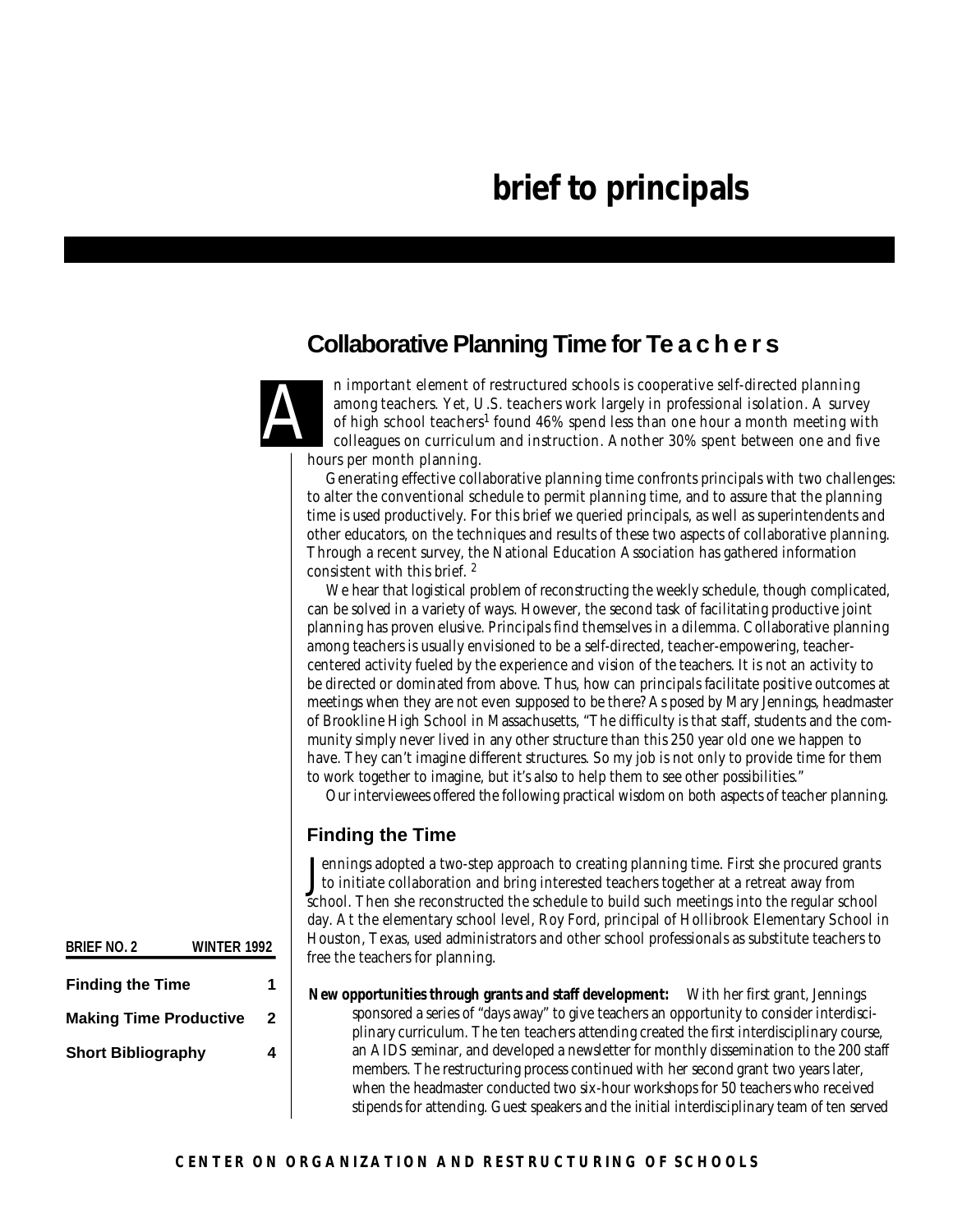*". . .my job is not only to provide time for [teachers] to work together to imagine, but it's also to help them to see other*

possibilities.<sup>"</sup>

*Mary Jennings* Headmaster

as resources for the two six-hour workshops. The group brainstormed new courses. The result: four team-taught, year-long, interdisciplinary courses are available this year. *1) The Mind's Eye*, a study of cross-discipline thinking is taught by a math and an English teacher. *2) Medicine and Society,* a laboratory course studying the history of medicine tutors students in biology and social studies. *3) Principles of Technology,* a team taught course between a civics and industrial arts teacher has students build models which test technological designs. 4) Senior Seminar in Public Polibas devoted itself to studying the AIDS crisis for the last three years with a social studies, a math, and an English teacher.

**Creative scheduling:** Jennings revamped the students' schedule with two new goals in mind: to create more planning time and to assure that freshman students have common classmates in at least two classes per day. The latter goal was in response to staff concern that the students are overwhelmed by the large size of the school. Jennings divided the freshman class of 400 into four houses with accompanying housemasters. Each house of 100 is subdivided into 5 clusters of 20 students. Each cluster meets together for two classes in different subjects, preferably back-toback. The two teachers involved also share a planning period, if possible immediately following their joint students' classes. The housemaster convenes weekly with the two teachers to discuss the progress of the students. Jennings reports that teachers are beginning to appreciate the benefit of planning across subject boundaries and are experimenting with other new collaborative projects.

**Substitute teaching by administrators and colleagues:** Roy Ford of the elementary school in Houston believes that creative planning requires the teacher's "genuine input, when they are at the top of their intellectual capacities, instead of at a 4:00 pm meeting when they're tired." Thus, he must find time during the school day. His solution was to enlist qualified non-teaching professionals from within the school to substitute teach. Ford and his assistant principals, counselors, social workers, and classroom aides, regularly substitute for

one hour time periods. This allows teachers at each grade level to meet together one hour every three weeks. At first, the support staff objected to the assignment which appeared to place them in a role secondary to the teaching staff. However, objections subsided when Ford explained that the substitute teaching helped implement the goals for the school which support staff had helped to shape.

#### **Making Time Productive**

The principal must guide with an invisible<br>and distant hand, not participating directly The principal must guide with an invisible in the joint planning meeting of teachers. "We need to be the wind beneath their wings," says Karen Simpson, principal of Newbraunfels Middle School in Newbraunfels, Texas. The role of the principal extends from the global, such as generating a school mission, to the more particular, such as grouping teachers in a way to foster productivity.

- **Defining a mission:** Most of our interviewees emphasized that productive planning time depends upon connection to a clear school mission. The task of nurturing staff commitment to a mission is a complicated, but necessary first step. At Denali Elementary School in Alaska, teachers verbalized a school-wide weakness in math and science. They designed a staff development plan which educated them in these subjects and that uniquely fit the new mission of a "discovery school," says Principal David Hagstrom. Some teachers left, but most sought the new challenges. Currently, they focus planning time on converting the mission to more specific curricular goals.
- **Articulating goals for curriculum, pedagogy, and student learning** : Too often teachers will meet, but not proceed far enough to positively affect student learning. Working together may generate feelings of success, but result in only minimal changes, says Gary Wehlage, Associate Director of the Center.

"Consider possible school changes on a continuum. On the low end two teachers team together, say an English and a geography teacher. The English teacher pulls 15 vocabulary words from the geography lesson. The exercise shows a willingness for team-teaching and an effort by teachers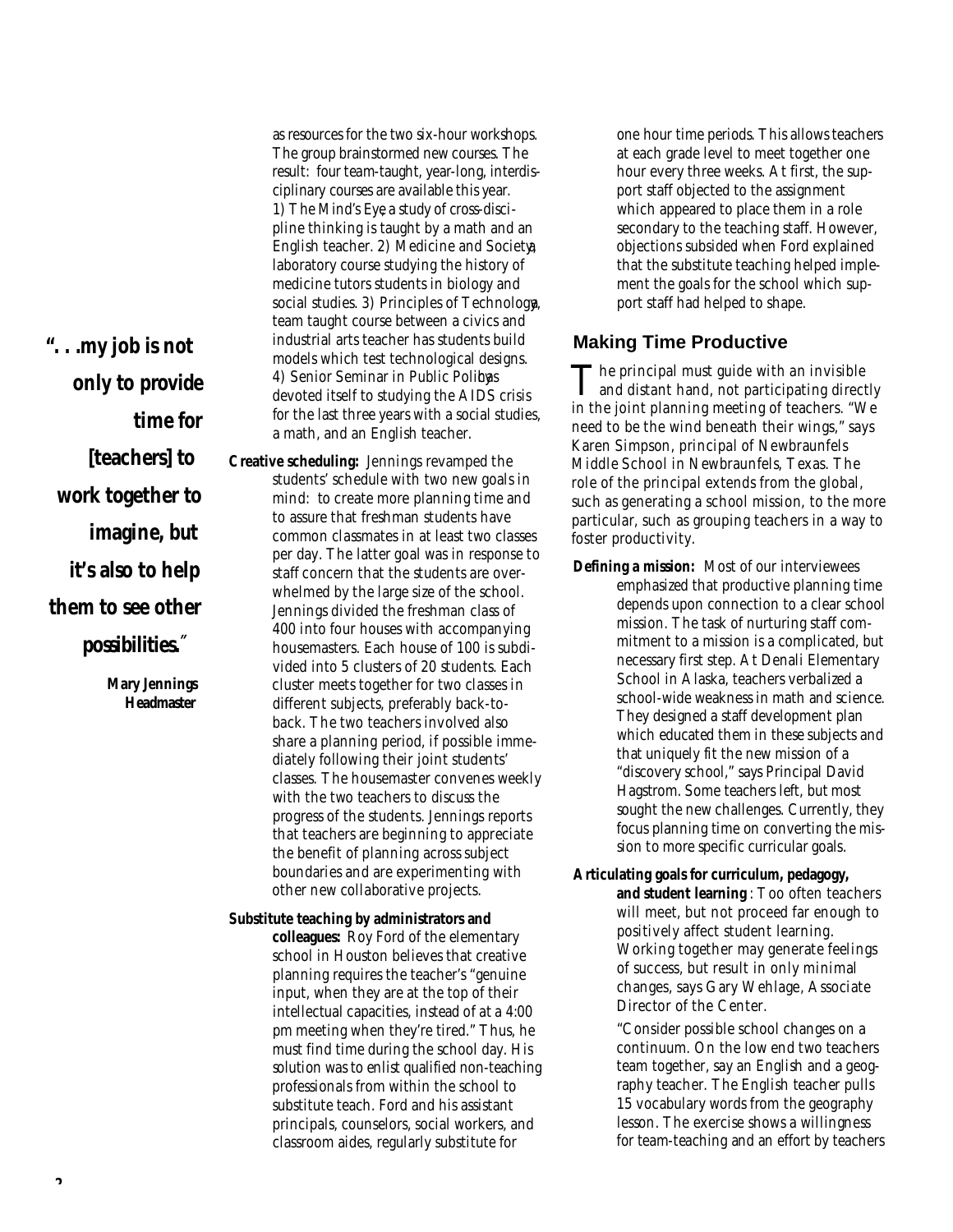of different subjects to reinforce one another's content. But joint teaching of selected concepts may not improve students' learning experiences. On the more impressive end, two teachers might discuss the knowledge which spans two topics and the experiences they wish to make available to the students. They could investigate community and other resources to facilitate in-depth learning. For example, the English and geography teacher might coordinate a student project to study alternative uses of urban space, using residents' oral histories along with proposals of experts in the field."

- **Grouping teachers:** Deciding which teachers to free at the same time for meetings reflects the goals of the school and principal, says Laura Cooper, Assistant Superintendent of Curriculum and Instruction, Concord Massachusetts. "Time is one of the most valuable resources we have in schools, and one of the scarcest commodities. If you decide to group by grade level, it's because you think that arena is the most essential. If you put people in a grade level group, you're not able to put them in a more vertical configuration that would allow them to look at how we sequence curriculum."
- **Staff training for collaborative skills:** To plan effectively, teachers must also have skills in collaboration. Many do not, and few have had an opportunity to develop them. "Schools need to investigate the skills and supports necessary to make meetings work productively. It won't happen automatically," says Concord's Assistant Superintendent Cooper. She aides her teachers by assigning a facilitator to the meetings to demonstrate collaborative skills. Cooper also says that the expanded roles of the teacher must be defined. "What is expected of the teachers in the collaborative planning? Will they be evaluated on their contributions during planning time?"

Lynn Solo, principal of Graham and Parks Alternative School in Cambridge, Massachusetts, initiated planning by first meeting with teachers for one year to reinforce effective collaboration techniques. After the year, the meetings continue without Solo, but with a teacher representative

leading the meetings. Solo requests an update from each meeting. Presently, the K-8 school contains six interdisciplinary teams which assemble once per month. In addition, subject-specific teams meet once per month for staff development training.

**Agendas and reports:** Roy Ford won't tolerate "administrivia," those nagging procedural items that clutter staff meetings. Items that can be treated through written memos should be excluded from planning meetings, which should be reserved for more substantial fare.

> Ford asks for an agenda before each of his teacher's joint meetings, and minutes of the key decisions afterwards. He also joins each group for the first 15 minutes which may help promote collaborative discussion and skills. He calls the next step critical for school climate: Give the team feedback on their meeting report and if appropriate, implement their ideas. If not, tell them the reason.

Obviously, the degree of principal involvement must be tailored to the specific school situation.

These examples demonstrate that in the otherwise increasingly hectic schedule of teachers it is possible to provide planning time. Principals have also suggested specific approaches to making the planning time productive. Ultimate success will depend on subtle aspects of school context and principal leadership. We hope these points can help guide the effort.

*1 Moles, O. (Ed.). (1988). High school and beyond: Administrator and teacher survey (1984) Data File User's Manual. Washington, DC: U.S. Department of Education.*

*2. See* NEA Today, *December 1991. A survey report on planning time in restructured schools will be available in April 1992. To receive a copy, write to NEA National Center for Innovation,* 1201 16<sup>th</sup>.St., NW, Washington, D.C. 20036.

*" Time is one of the most valuable* resour ces we have *in schools, and one of the s c a r cest*   $commodities.$ *<sup><i>z*</sup></sup>

*Laura Cooper Assistant Superintendent*

This publication was prepared at the Center on Organization and Restructuring of Schools (Grant No. R117Q00005-91), supported by the U.S. Department of Education, Office of Educational Research and Improvement, and by the Wisconsin Center for Education Research, School of Education, University of Wisconsin-Madison. The opinions expressed herein are those of the authors and do not necessarily reflect the views of the supporting agencies.